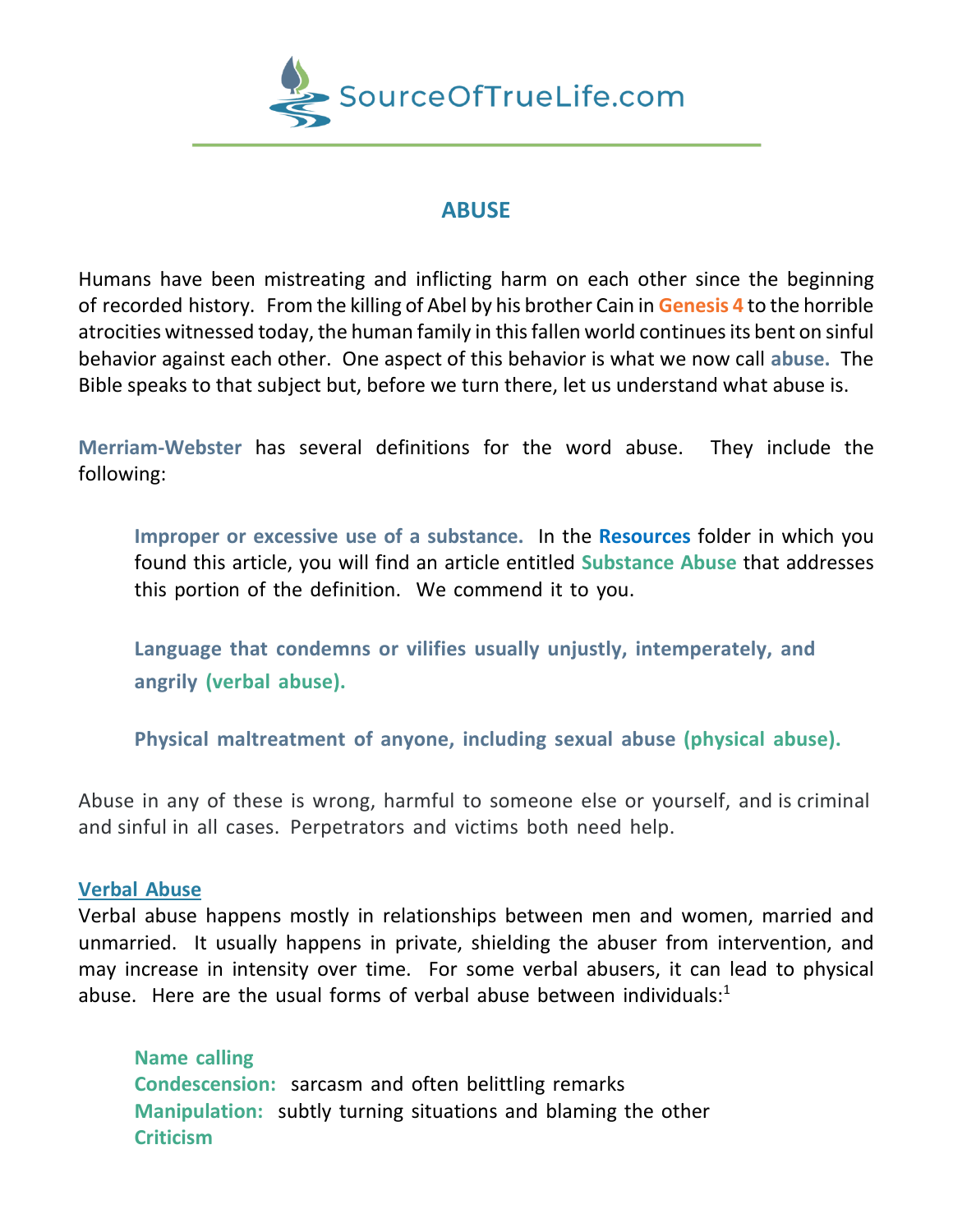**Demeaning comments Threats Blame Accusations Withholding:** ignoring conversation and presence **Gaslighting:** discounting the emotions of the other person

Persons who experience verbal abuse in spousal and other relationships often wonder whether they are to blame, they question themselves and their worth and, over time, develop low self-esteem. Along the way they often rationalize the abuse, not realizing its destructive power. In the process they experience distress and constant mental exhaustion.

The end game for the abuser is power and control in the relationship. The victim should extract themselves from the relationship but, too often, feel powerless to do so. Both the abuser and the abused need help. If you are on either end, especially a victim, seek support and get counseling. If you know a perpetrator or victim as a family member or friend, steer them in the direction of professional and spiritual help.

## **Physical Abuse**

Physical abuse in relationships and within families takes this subject to a whole new level. While verbal abuse is repulsive and ungodly, physical abuse is criminal and done to assert power and control. **Non-sexual** physical abuse include: 2

**Kicking Hitting Slapping Shoving Shaking Hair-pulling Strangulation Restraining the victim against their will Threats of violence Throwing objects at or near the victim Torturing Use of a weapon** (gun, knife or other)

Some of these forms of physical abuse can start mildly but increase in intensity over time. Unfortunately, the more severe forms can result in permanent injury or death. Those at highest risk for physical abuse in spousal or other relationships range in age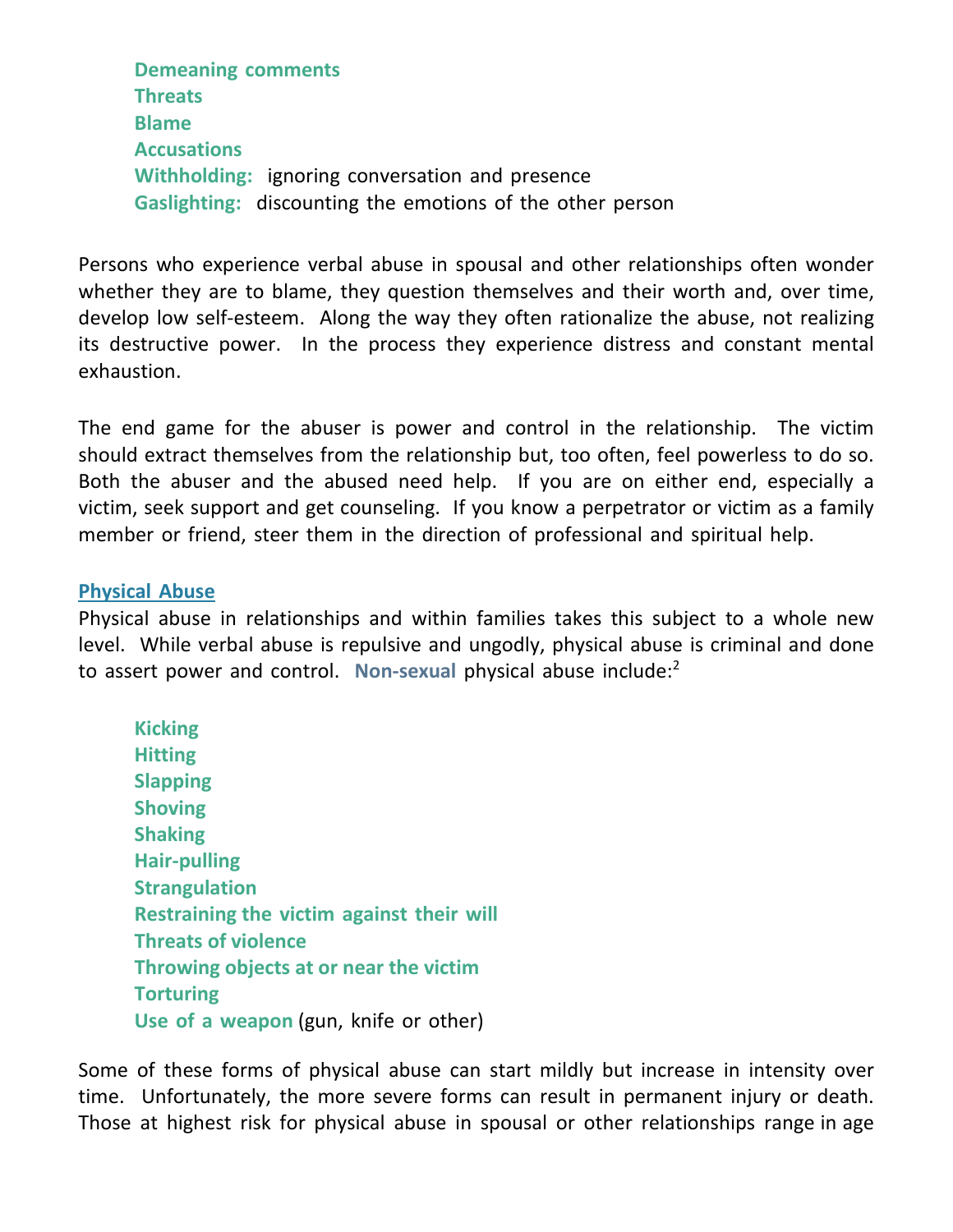from 18-24, but abuse can be directed at anyone, including children, teens, the elderly, even pets. Most but not all physical abuse is conducted by males against females.

**Sexual abuse** is another form of physical abuse and can be perpetrated against a spouse, family member (including a child), friend, or co-worker, but can start verbally with<sup>3</sup>

**Sexual harassment and verbal sexual assault. Repeated requests for sex. Saying sex is an obligation. Threatening dissolution of the relationship if sex is withheld. Threatening to have sex with someone else. Threatening to withhold money or something else if you don't have sex. Saying sex is owed due to a previous favor, like paying for dinner.**

**Sexual abuse** may be any of the following<sup>3</sup>

**A complete vaginal, anal, or oral sexual act against anyone who is unwilling, including spouses** (the term for this is *rape*). **An incomplete sexual act attempted but unsuccessful. Unwanted touching of any part of another person's body. Exposing genitals to an unsuspecting victim. Forcing someone to watch pornography. Forbidding a victim from using birth control. Distributing images of a sexual act with a partner without their consent. Coercing a partner to perform sexual acts in front of or involving children. Taking advantage of a sexual partner, unable to consent because they are underage or a vulnerable adult, they are on drugs, inebriated, sleeping or unconscious.**

Men commit 95 percent of sexual abuse. One third of those committing sexual assault were previously the victims of sexual assault themselves.

All forms of physical abuse, sexual and non-sexual, are criminal. Victims need to extract themselves from relationships in which they have been assaulted, need to bring criminal charges against the perpetrator so they can receive justice and get help, and should seek counseling and other forms of protection and support. Some victims have a tough time, for assorted reasons, doing this. If you are a victim, please seek help. If you know someone who is experiencing physical abuse, especially if they have confided in you, plead with them to get help.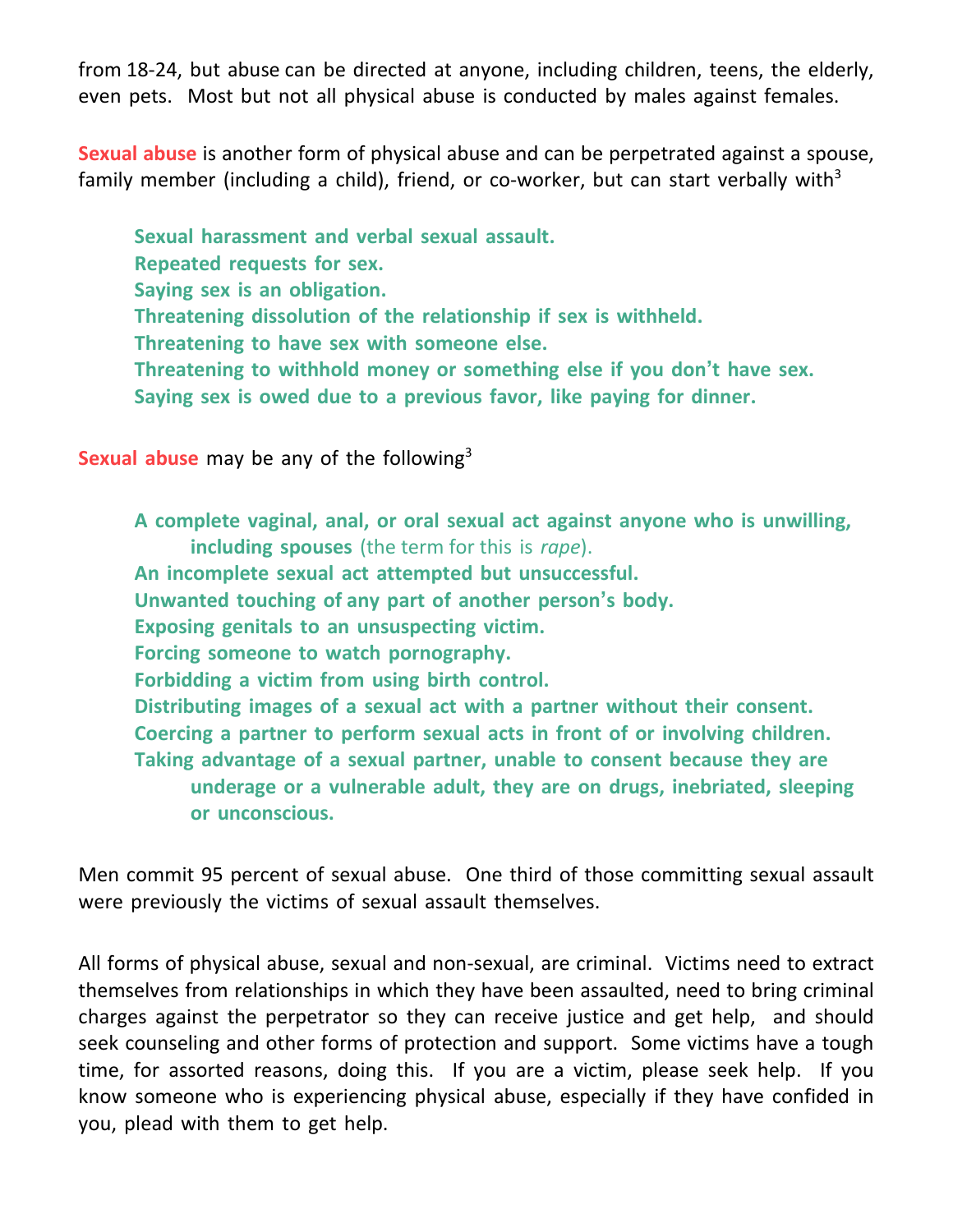## **Biblical Guidance**

The Bible identifies abuse for what it truly is – **sin.** Abuse is a total disregard of others, their feelings, and their well-being. It is selfish and destructive. God, who is Love, instructs us to *love* one another **(1 John 4:7-8, 16)**. Sinful abuse of another is the polar opposite of the love God desires in our lives.

Abuse is thought by some to be rooted in *anger,* but that may miss the point. Anger is an emotion that God gave us to alert us to problems. We call this proper emotion *righteous* anger. The apostle Paul, writing about this, said, "In your anger do not sin" **(Ephesians 4:26).** It is when anger is not controlled and channeled in the right way from within our being that it can lead to sinful behavior, including abuse. Anger is not the root cause of abuse; a sinful heart is. **James 3:13-16** and **Matthew 12:33-35** speak to this condition.

A few Bible passages that condemn those who would abuse others can be found in **Exodus 22:22, Isaiah 10:2,** and **1 Thessalonians 4:6.** All of us are susceptible to abusing others because all of us fall short of God's desire for us to sacrificially love one another. Only the love of Jesus living in and overflowing through us will guard our hearts and help us avoid abuse or any other sinful behavior **(Romans 8:9-11).**

If you have abused someone, acknowledge it, confess it, and deal with it in a Godhonoring way. Seek biblical counseling and/or share the burden of your sin a small group setting with other believers **(Galatians 6:1-10).** In order to be pleasing to God, do whatever it takes to atone for an abuse you perpetrated or break the pattern of abusive behavior into which you may have settled.

Those who have been abused are wounded and hurting. If that is you, Jesus offers healing **(Psalm 147:3).** "Humble yourselves therefore under the mighty hand of God, that he may exalt you in due time: casting all your care upon him; for he careth for you" **(1 Peter 5:6-7, KJV).**

## **Closing Thoughts**

Abuse is an ugly reality that emanates from a sinful heart. Both the abuser and the abused need the touch of God to bring about forgiveness, healing, and restored wholeness.

This is an introduction on the subject of **Abuse***.* Here are other resources you may wish to explore: